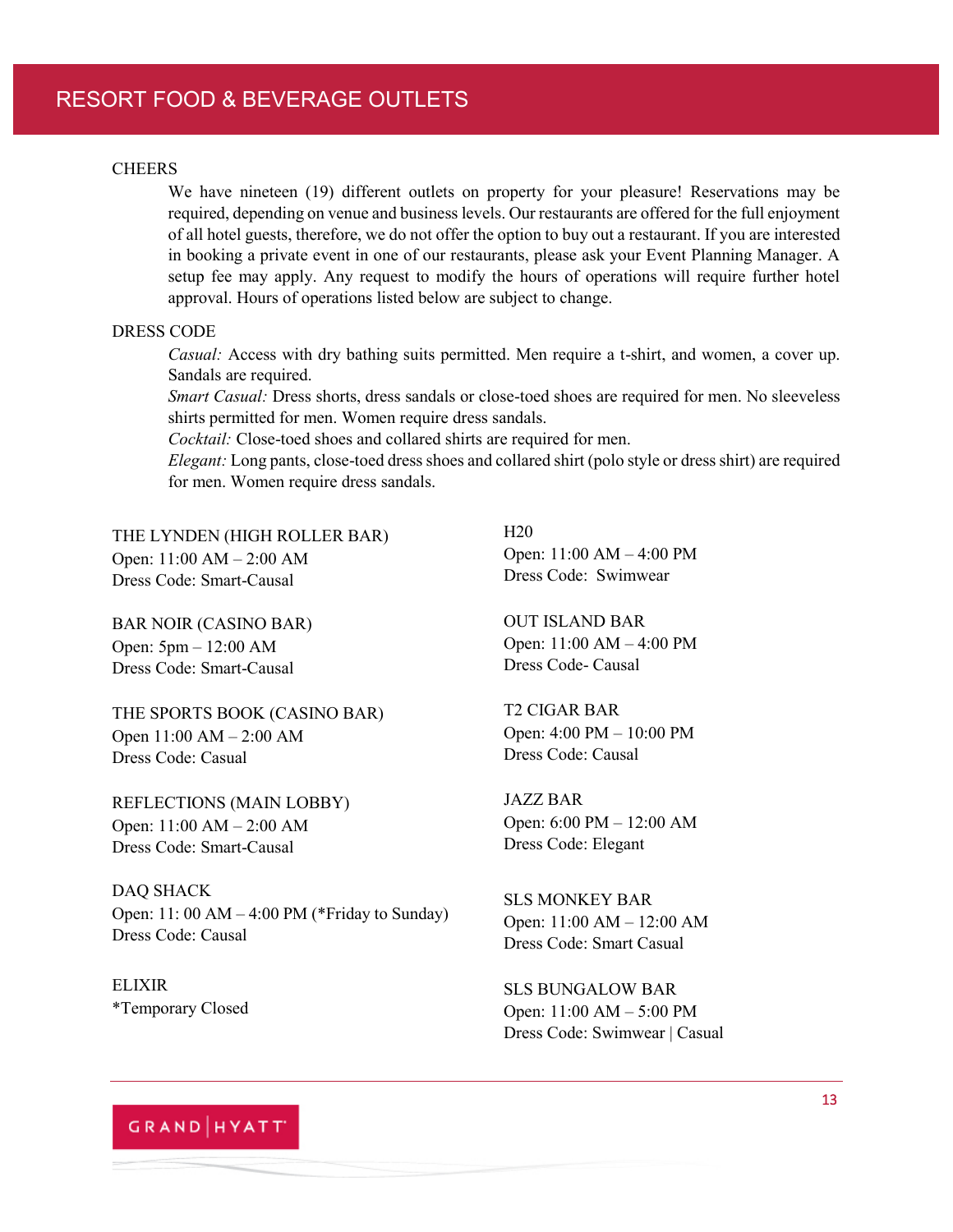SLS SKY BAR Open:  $6:00 \text{ PM} - 12:00 \text{ AM}$ Dress Code: Smart Casual

BOND NIGHTCLUB \*Temporary Closed

3 TIDES Breakfast- $8:00$  AM  $-12:00$  PM Dress Code: Smart-Causal | Elegant

STIX NOODLE BAR Dinner:  $12:00 \text{ PM} - 10:00 \text{ PM}$ Dress Code: Casual

THE PALMS CAFE \*Temporary Closed

DRIFT Lunch-  $11:00AM - 5:00 PM$ Dress Code: Casual

EL JEFE Open:  $11:00$  AM  $- 4:00$  PM Dress Code: Casual

DA' POKE BOWL SHACK Open:  $11:00$  AM  $-4:00$  PM (\*Friday to Sunday) Dress Code: Casual

STREET BIRD Open:  $12:00 \text{ PM} - 5:00 \text{ PM}$ Dress Code: Casual

SCOOPS \*Temporary Closed

PIZZA LAB Open:  $12:00 \text{ PM} - 10:00 \text{ PM}$ Dress Code: Casual

CAFÉ MADELEINE \*Temporary Closed

## GRAND | HYATT'

LIBRARY LOUNGE Open:  $11:00$  AM  $- 8:00$  PM Dress Code- Casual

MANOR BAR Open:  $4:00 \text{ PM} - 12:00 \text{ AM}$ Dress Code- Casual

CAFÉ BOULUD Breakfast:  $7:00$  AM  $- 11:00$  AM Dinner:  $6:00 \text{ PM} - 10:30 \text{ PM}$  (\*Tuesday to Sunday) Dress Code: Smart Casual

**SCOOPS** Open:  $11:00$  AM  $- 6:00$  PM Dress Code: Casual

SHUANG BA Dinner:  $6:00 \text{ PM} - 11:00 \text{ PM}$  (Wednesday – Sunday) Dress Code: Elegant

STARBUCKS (EAST Tower) Open:  $6:30$  AM  $- 7:00$  PM Dress Code: Casual STARBUCKS (SLS Lobby) Open: 6:30 AM - 12:00 PM Dress Code: Casual

THE SWIMMING PIG \*Temporary Closed

KATSUYA Dinner: 6:00 PM - 10:00 PM Dress Code: Smart Casual

CLEO MEDITERRANEO Breakfast: 7:00 AM - 11:00 AM Dinner:  $6:00 \text{ PM} - 11:00 \text{ PM}$ Dress Code: Smart Casual

FI'LIA Breakfast: 7:00 AM  $-$  11:00 AM  $\,$